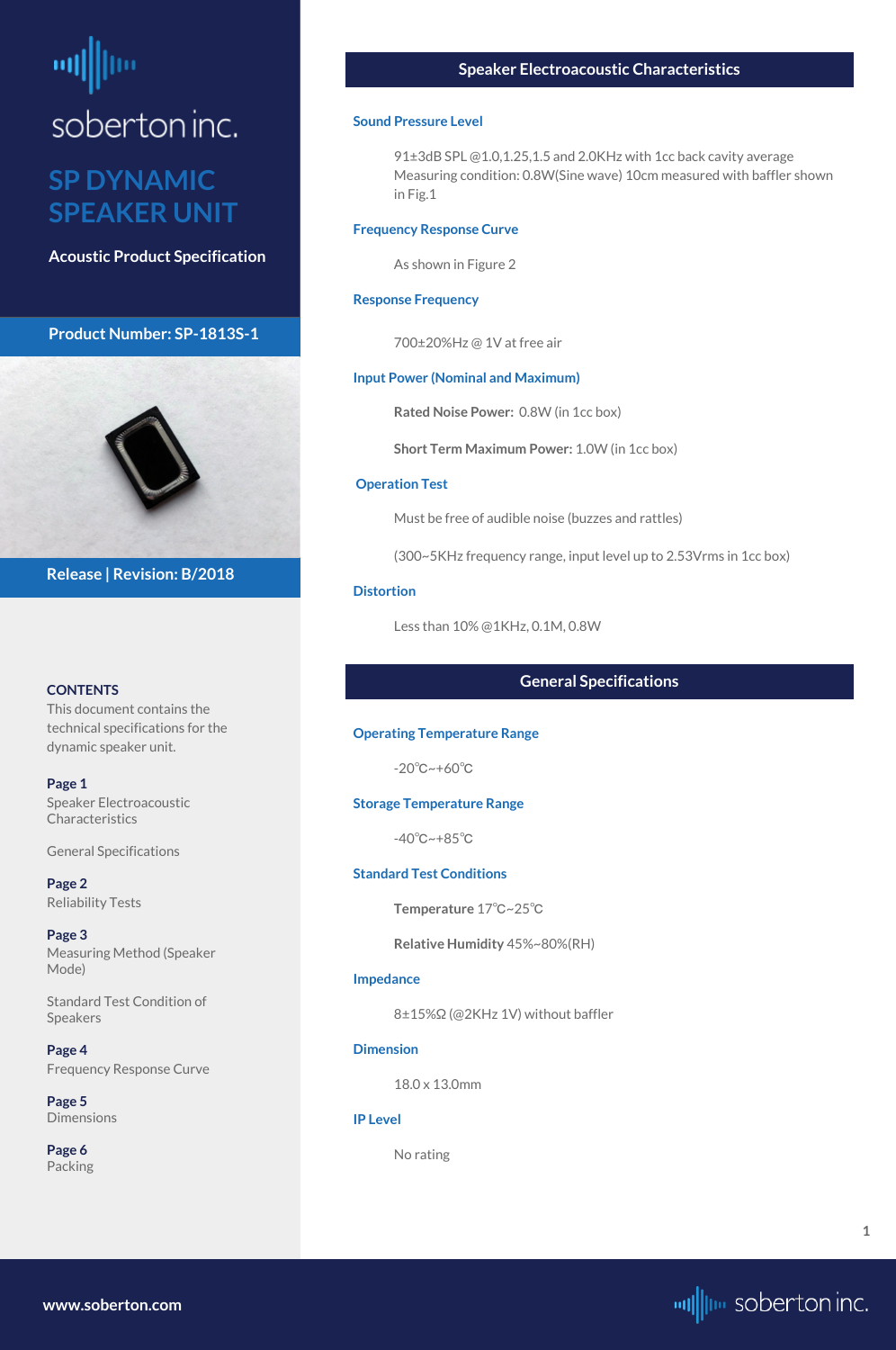## <span id="page-1-0"></span>soberton inc. **SP DYNAMIC**

**SPEAKER UNIT**

**Acoustic Product Specification**

#### **Product Number: SP-1813S-1**

#### **CONTENTS**

**[Page 1](#page-0-0)** [Speaker Electroacoustic](#page-0-0)  **Characteristics** 

This document contains the technical specifications for the dynamic speaker unit.

**[Page 5](#page-4-0) [Dimensions](#page-4-0)** 

[General S](#page-0-0)pecifications

**Page 2** Reliability Tests

**[Page 3](#page-2-0)** [Measuring Method \(Speaker](#page-2-0)  [Mode\)](#page-2-0)

[Standard Test Condition of](#page-2-0)  [Speakers](#page-2-0)

**[Page 4](#page-3-0)** [Frequency Response Curve](#page-3-0)

**[Page 6](#page-5-0)** [Packing](#page-5-0)



**Release | Revision: B/2018**

#### **Reliability Tests**

The sound pressure as specified will neither deviate more than ±3dB from the initial value, nor have any significant damage after any of following testing.

#### **High Temperature Test**

**High Temperature** +85±2℃

**Duration** 96 hours

#### **Low Temperature Test**

**Low Temperature** -40±2℃

**Duration** 96 hours

#### **Heat Shock Test**

**High Temperature** +85±2℃

**Low Temperature** -40±2℃

**Changeover Time** <30 seconds

**Duration** 1 hour

**Cycle** 100

#### **Humidity Test**

**Temperature** + 40±2℃

**Relative Humidity** 90%~95%

**Duration** 96 hours

#### **Temperature Cycle Test**

**Temperature** -40℃ +85℃

**Duration** 45 minutes 45 minutes

**Temperature gradient** 1~3℃/min

**Cycle** 25

#### **Drop Test**

**Mounted with dummy set mass** 100 g

**Height** 1.5 m

**Cycle** 6 (1 each plain) onto the concrete board

#### **Load Test**

**Speaker mode** White noise (EIA filter) for 96 hours @0.8W in 1cc box input power.

**[www.soberton.com](http://www.soberton.com)**

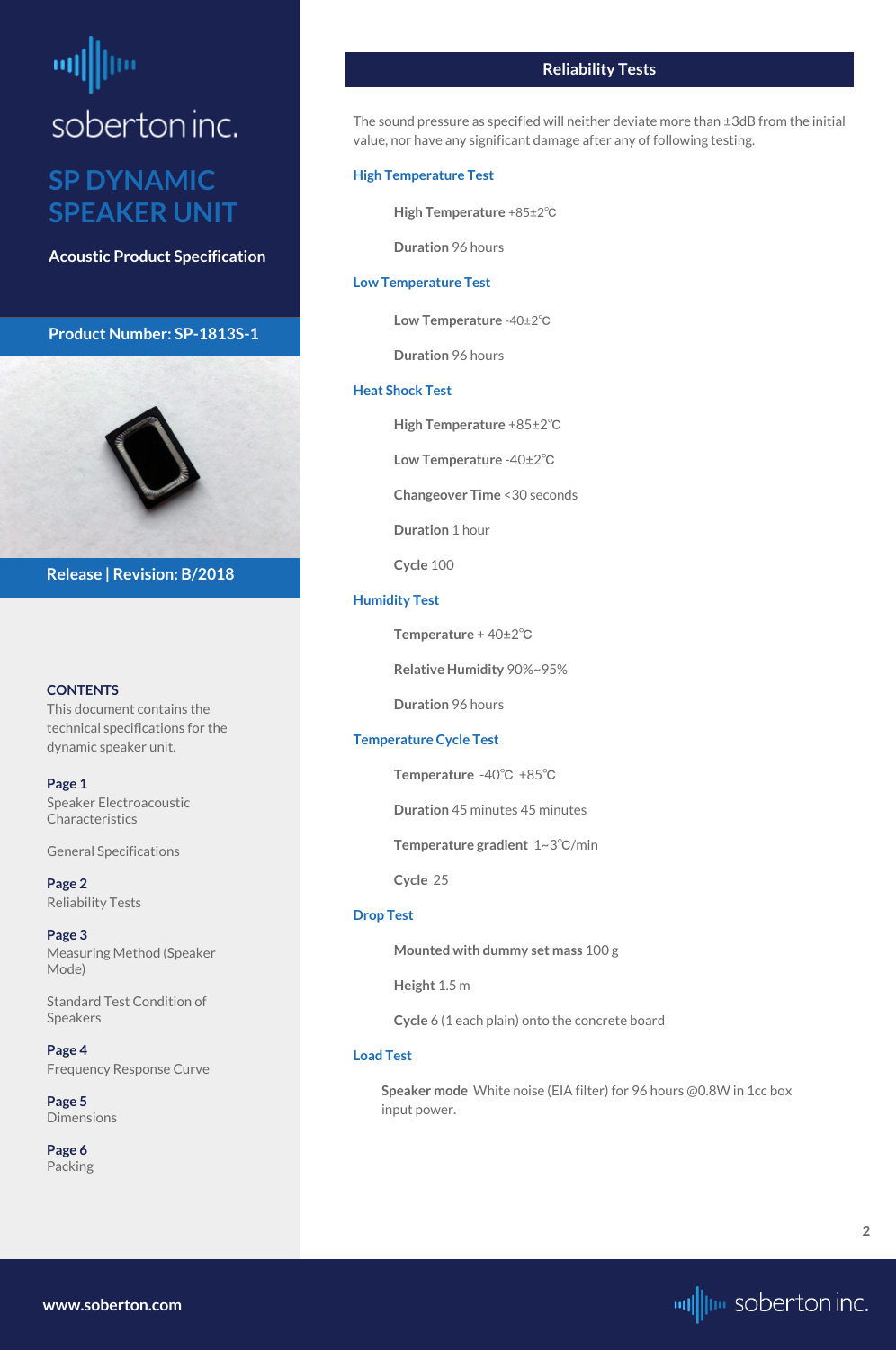### <span id="page-2-0"></span>soberton inc. **SP DYNAMIC SPEAKER UNIT**

**Acoustic Product Specification**

#### **Product Number: SP-1813S-1**

#### **CONTENTS**

[Speaker Electroacoustic](#page-0-0)  **Characteristics** 

This document contains the technical specifications for the dynamic speaker unit.

#### **[Page 1](#page-0-0)**

[General S](#page-0-0)pecifications

**[Page 2](#page-1-0)** [Reliability Tests](#page-1-0)

**Page 3** Measuring Method (Speaker Mode)

Standard Test Condition of Speakers

**[Page 4](#page-3-0)** [Frequency Response Curve](#page-3-0)

**[Page 5](#page-4-0)** [Dimensions](#page-4-0)

**[Page 6](#page-5-0)** [Packing](#page-5-0)



**Release | Revision: B/2018**

#### **Measuring Method (Speaker Mode)**

#### **Test Condition Standard**

**Temperature** 15 ~ 35℃

**Relative humidity** 45% ~ 85%

**Atmospheric pressure** 860mbar to 1060mbar

#### **Standard Test Fixture**

**Input Powe**r 0.8W

**Zero Level** -dB

**Mode** TSR

**Potentiometer Range** 50dB

**Sweep Time** 0.5sec

#### **Standard Test Condition of Speaker (Fig. 1)**



#### Standard test condition of speaker

**[www.soberton.com](http://www.soberton.com)**

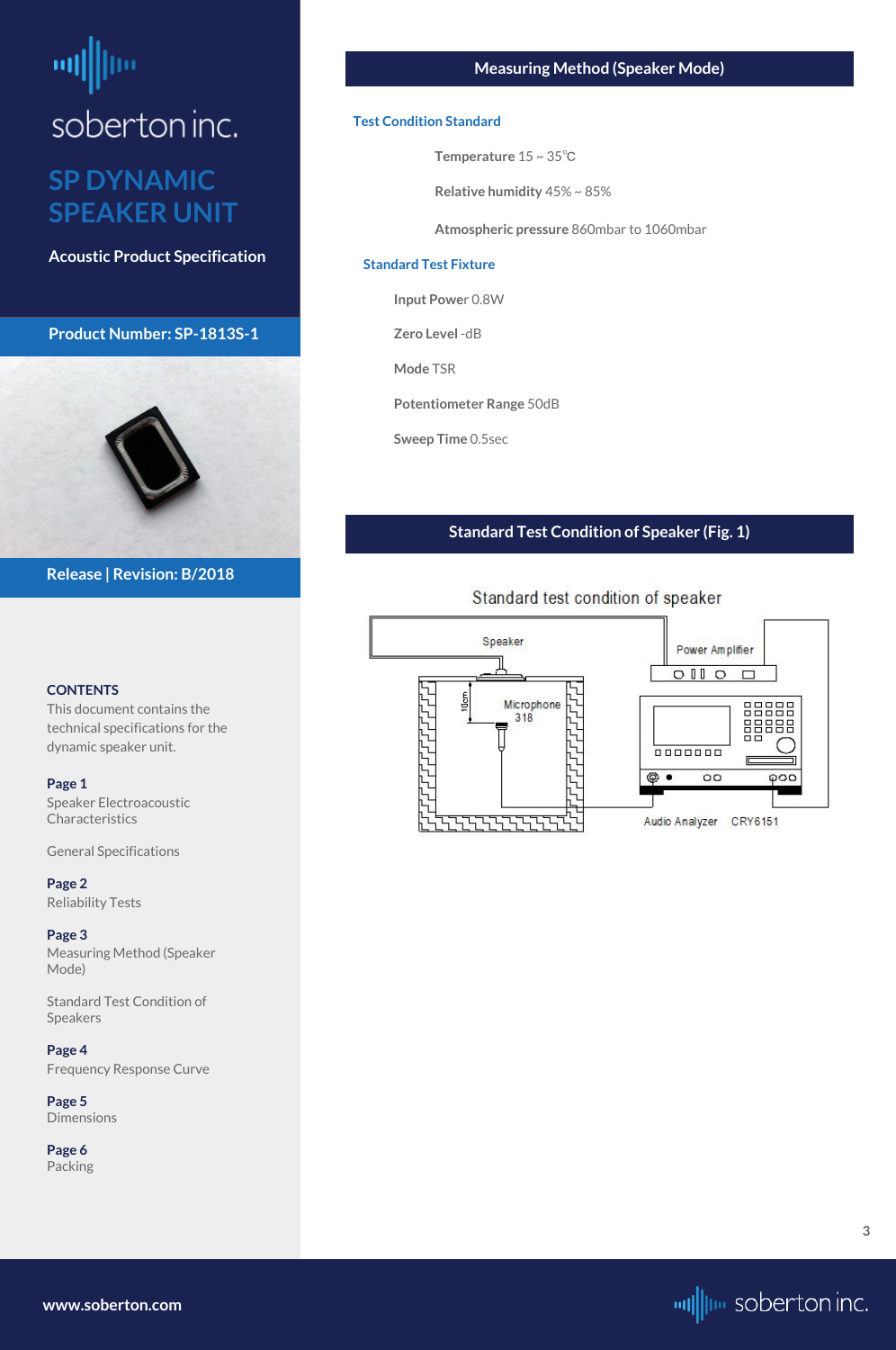## <span id="page-3-0"></span>ᆒ soberton inc.

#### **SP DYNAMIC SPEAKER UNIT**

**Acoustic Product Specification**

**Product Number: SP-1813S-1**



#### **CONTENTS**

**[Page 1](#page-0-0)** [Speaker Electroacoustic](#page-0-0)  **Characteristics** 

This document contains the technical specifications for the dynamic speaker unit.

[General S](#page-0-0)pecifications

**[Page 2](#page-1-0)** [Reliability Tests](#page-1-0)

**[Page 3](#page-2-0)** [Measuring Method \(Speaker](#page-2-0)  [Mode\)](#page-2-0)

[Standard Test Condition of](#page-2-0)  [Speakers](#page-2-0)

**Page 4** Frequency Response Curve

**[Page 5](#page-4-0)** [Dimensions](#page-4-0)

**[Page 6](#page-5-0)** [Packing](#page-5-0)

**Release | Revision: B/2018**

#### **Frequency Response Curve (Fig. 2)**



**[www.soberton.com](http://www.soberton.com)**



**4**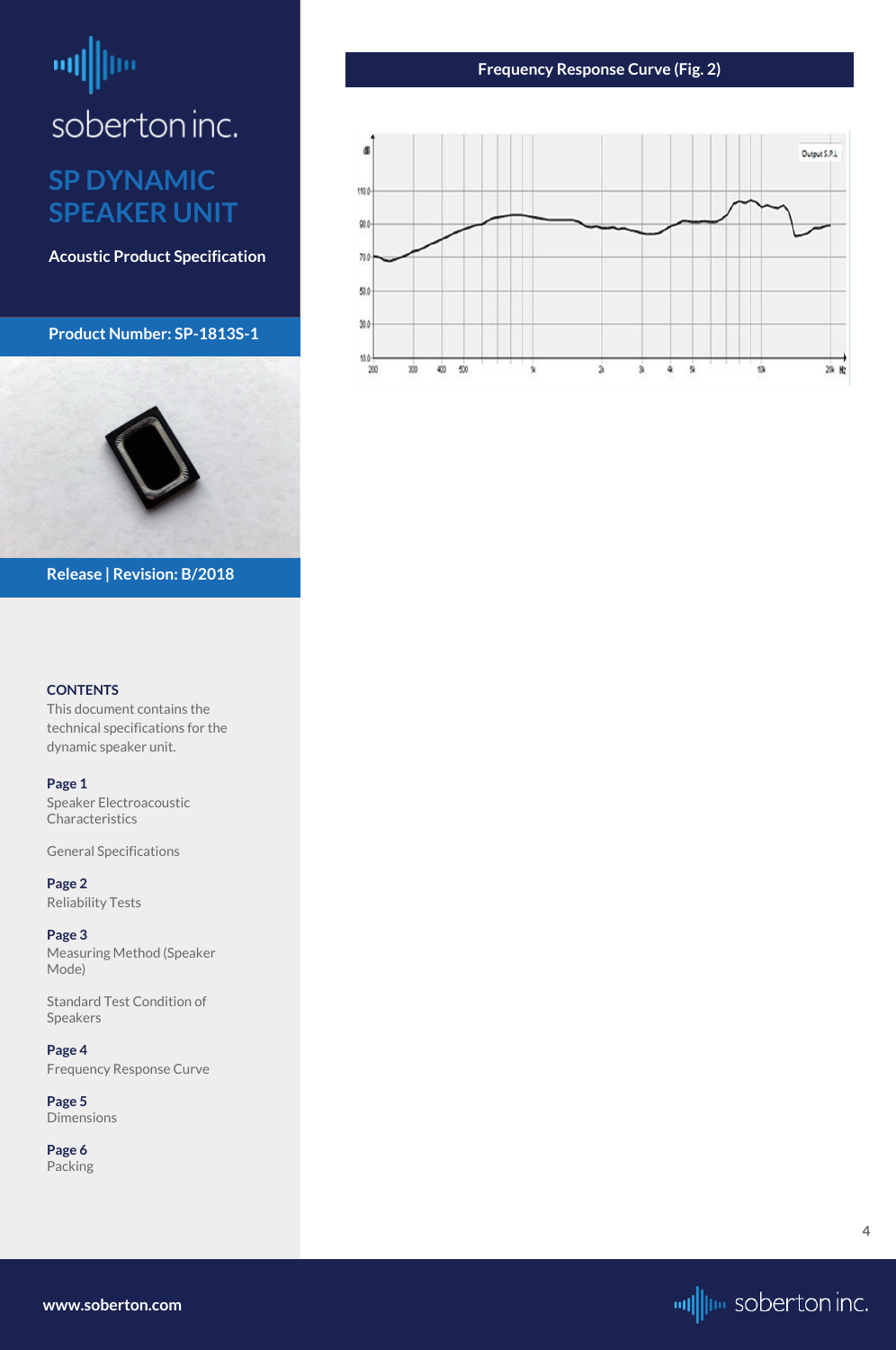# <span id="page-4-0"></span>soberton inc.

#### **SP DYNAMIC SPEAKER UNIT**

**Acoustic Product Specification**

#### **Product Number: SP-1813S-1**

#### **CONTENTS**

[Speaker Electroacoustic](#page-0-0)  **Characteristics** 

This document contains the technical specifications for the dynamic speaker unit.

#### **[Page 1](#page-0-0)**

**Page 5 Dimensions** 

[General S](#page-0-0)pecifications

**[Page 2](#page-1-0)** [Reliability Tests](#page-1-0)

**[Page 3](#page-2-0)** [Measuring Method \(Speaker](#page-2-0)  [Mode\)](#page-2-0)

[Standard Test Condition of](#page-2-0)  [Speakers](#page-2-0)

**[Page 4](#page-3-0)** [Frequency Response Curve](#page-3-0)

**[Page 6](#page-5-0)** [Packing](#page-5-0)



**Release | Revision: B/2018**

**[www.soberton.com](http://www.soberton.com)**



| No.            | <b>Part Name</b> | <b>Material</b> | Quantity       |
|----------------|------------------|-----------------|----------------|
| $\mathbf 1$    | Frame            | <b>PPA</b>      | $\mathbf 1$    |
| $\overline{2}$ | Magnet           | Nd Fe B         | 3              |
| 3              | Plate            | <b>SPCC</b>     | $\mathbf 1$    |
| $\overline{4}$ | U Yoke           | <b>SPCC</b>     | $\mathbf 1$    |
| 5              | Diaphragm        | <b>PEEK</b>     | $\mathbf 1$    |
| 6              | Voice Coil       | Copper wire     | $\mathbf 1$    |
| 7              | Cap              | <b>PPA</b>      | $\mathbf 1$    |
| 8              | Spring terminal  | <b>SUS</b>      | $\overline{2}$ |

#### **Dimensions**

Tolerance: ±0.5 (unit: mm)